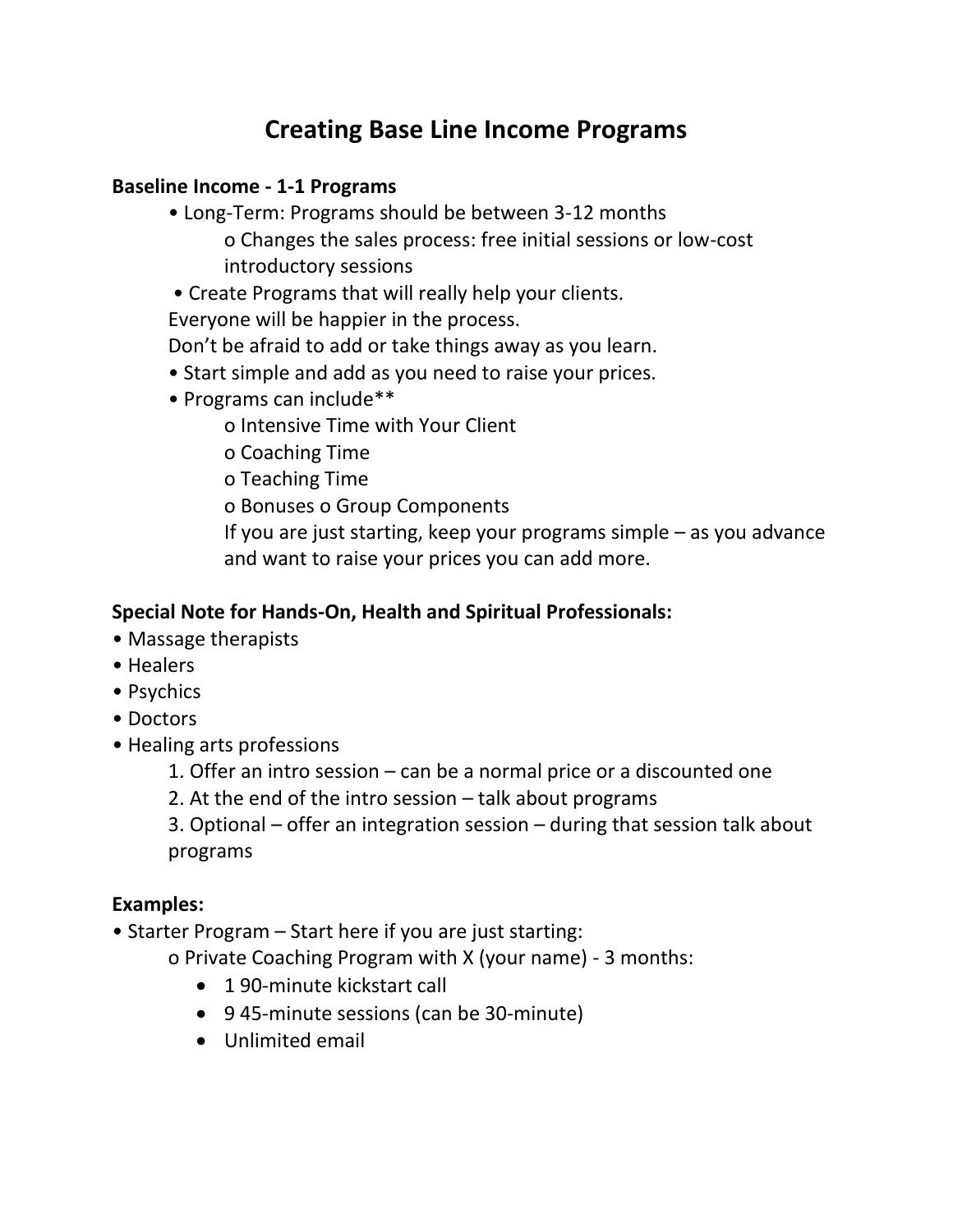• Programs with More Bells and Whistles & Different

#### **Models:**

#### **o The Relationship Rescue Program – 6 months**

- 190-minute intensive
- 12 45-minute coaching sessions
- 1 60-minute relationship assessment phone call
- 6 group calls

#### **o The Heal Yourself with Food Program – 6 months**

- o 1 Clean Your Pantry and Create a Shopping List (virtual or in-home)
- o 12 30-minute accountability sessions
- o 6 60-minute Eat Well training sessions
- o 2 Eat Well Goodie Bags
- o 3 Group Cooking Classes

#### **o The Online Marketing Done For You Program – 6 months**

- 1 60-minute assessment of goals
- 18 15-minute check-in and direction calls
- Set-Up of all Social Media Accounts Weekly posting to all Social Media Accounts 24 Blog Posts – Written and Posted for you

# **o Naturopathic Wellness Program – 6 months**

- Introductory Session (paid or free)
- 90-minute intensive health
- 10 Phase 1: 9 60-minute sessions (nutrition, chiropractic or cranio-sacral)
- Phase 2: 9 30-minute accountability sessions and check-in sessions 60 minute customized meditation session
- 6 Wellness E-books (1 per month)

# **o Copy That Sells Program – Sales Page**

- 1 60-minute Strategy Session
- 1 initial draft
- 2 Reviews
- 1 Final Sales Page
- Bonus: 1 promo email about the launch Pricing